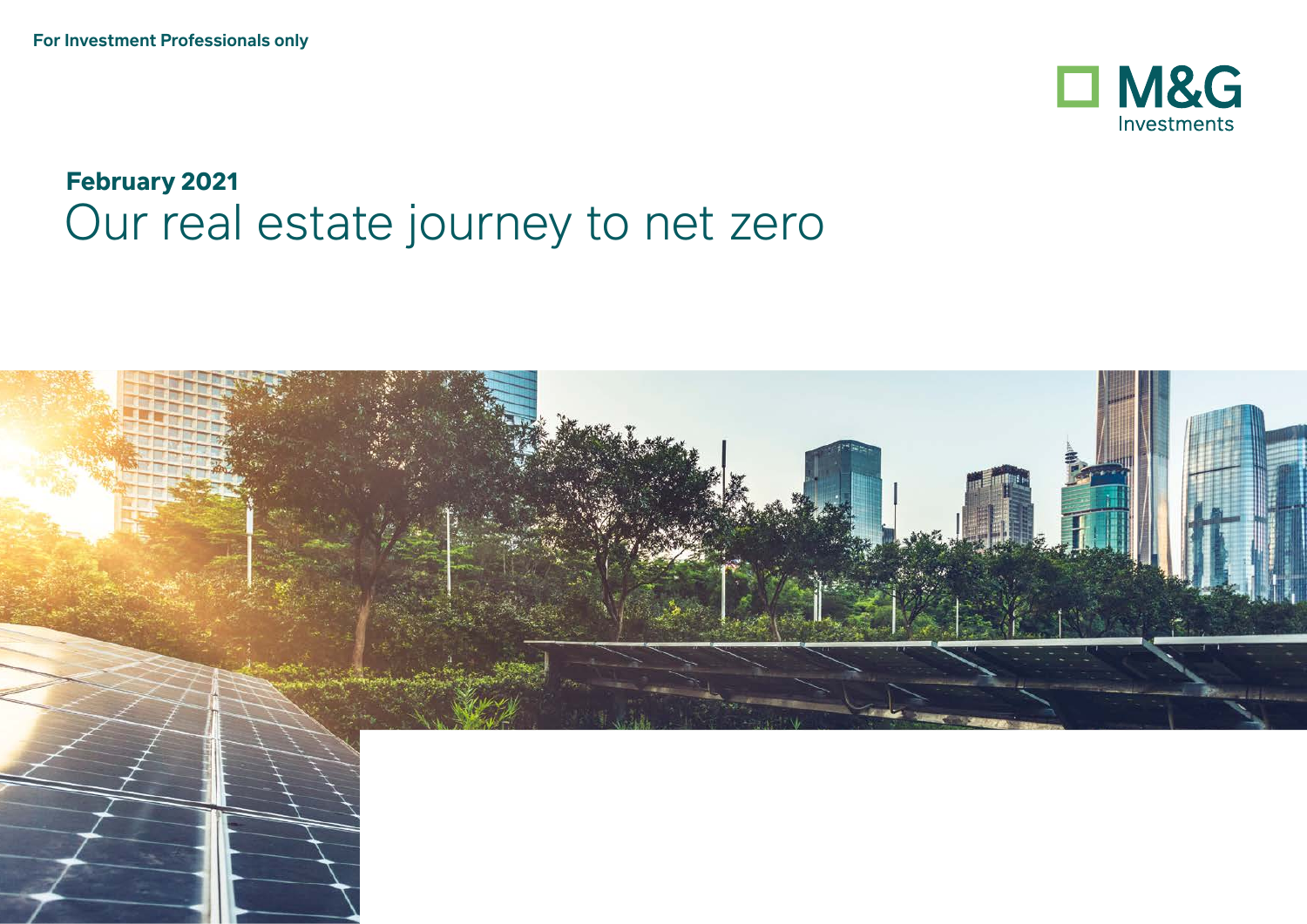#### **Contents**

| Our carbon reduction achievements to date  4                       |
|--------------------------------------------------------------------|
|                                                                    |
| What is the carbon footprint of our global                         |
|                                                                    |
| Our net zero pathway to 2050 -<br>how will we reach our target?  8 |
|                                                                    |
| Operating efficiently and powered                                  |

| Operating efficiently and powered by             |
|--------------------------------------------------|
| Taking our occupiers on the net zero journey  12 |
| Low carbon construction and refurbishment 13-15  |
|                                                  |
| Appendix A: detailed 2020 greenhouse gas         |
| Appendix B: detailed net zero                    |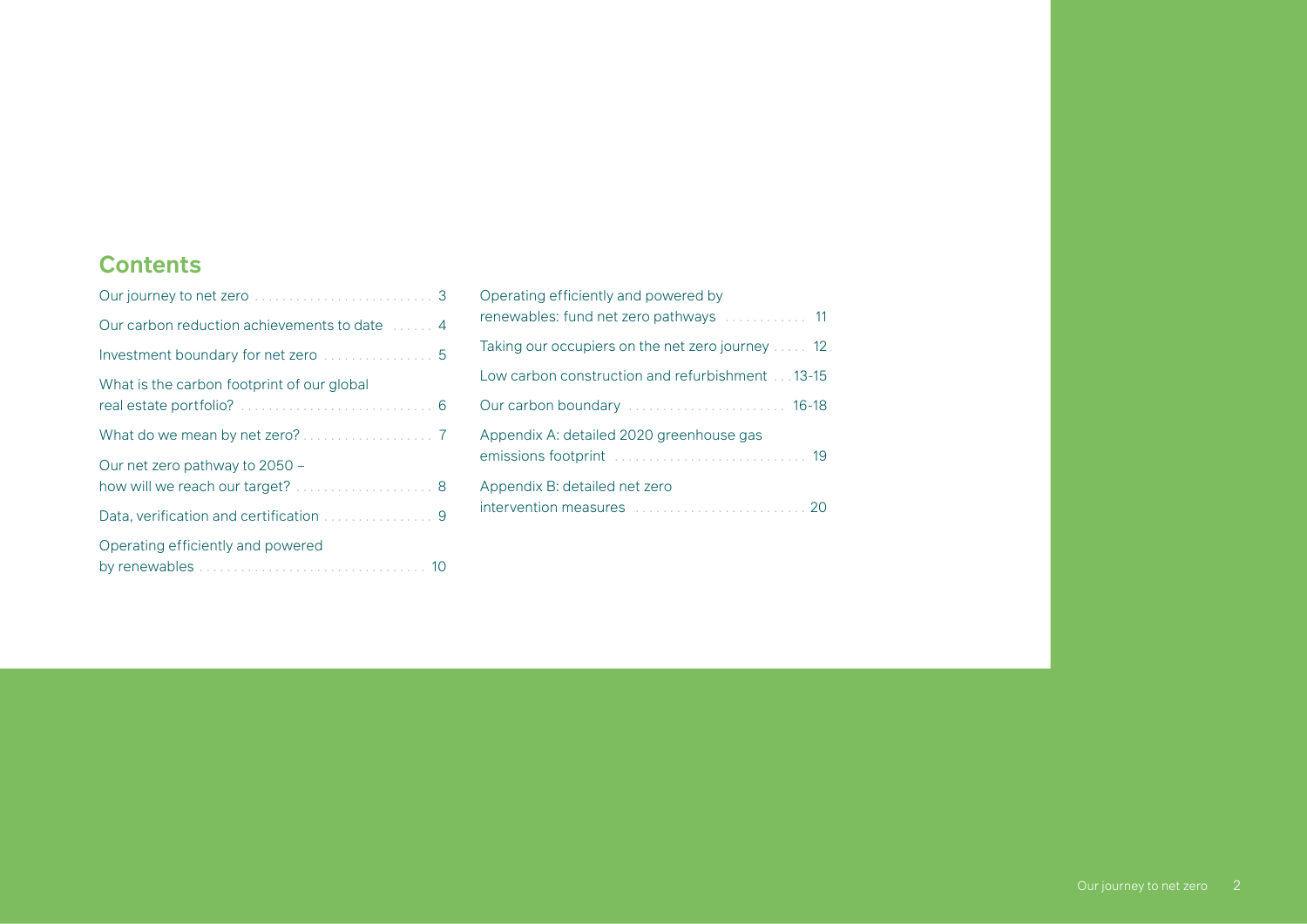# <span id="page-2-0"></span>Our journey to net zero



Tony Brown Head of M&G Real Estate

M&G Real Estate, the property investment manager for M&G Investments, is one of the world's largest real estate investment managers. As such, we recognise that our business activities have wide ranging social, environmental and economic impacts. Environmental and social issues are already influencing real estate market fundamentals including obsolescence, rate of depreciation, voids, operational costs and liquidity.

We believe that climate change is the most important environmental issue facing the world today. The risks posed by climate change are multi-faceted and far reaching, and the implications on our environment and society are profound. To limit the global average temperature rise to well below 2°C above pre-industrial levels, in line with the Paris Climate Agreement<sup>1</sup>, the world must achieve net zero greenhouse gas (GHG) emissions by 2050.

Achieving this will only be possible with material changes in behaviour, as well as investment, to transition to a low-carbon economy.

In March 2020, M&G plc announced two new commitments to focus and accelerate our efforts to address climate change:

- As an asset owner and manager, we have committed to reach net zero carbon emissions across our total book of assets under management and administration by 2050, in line with the Paris Agreement and the UK Government's target. This includes all investments made by M&G Investments.
- As a company, we have committed to reduce our own carbon emissions to net zero by 2030.

For M&G Real Estate, we made a commitment in late 2019 to achieve net zero carbon by 2050 across our global real estate portfolio (AUM: £33.5bn as at 30 September 2020 including cash), as one of the founding signatories of Better Buildings Partnership (BBP) Climate Change Commitment2.

With the built environment contributing approximately 40% of global carbon emissions<sup>3</sup>. if we are to limit the worst effects of climate change we must achieve decarbonisation of our built environment.

As part of the Climate Change Commitment, we have prepared this document which sets out our pathway to achieving our net zero ambitions. We have tried to be open about the complexity and challenges we face, both as an organisation and as a sector. We believe that collaboration with the industry will be crucial, and our chairmanship of the BBP Net Zero working group demonstrates our commitment to this.

We will report progress annually against our pathway. As an investment manager, this document is intended to provide a high level overview of our approach and progress. We operate globally and across many different asset classes which can make a single global approach or targets inappropriate. To supplement this document, at a fund level we set out fund specific targets as well as performance data to provide evidence to investors of our approach and commitment at a fund level.

1 Paris Agreement, 21st Conference of the Parties, September 2015. 2 https://www.betterbuildingspartnership.co.uk/member-climate-change-commitment 3International Energy Agency.

There is no guarantee that such initiatives will enhance investment performance.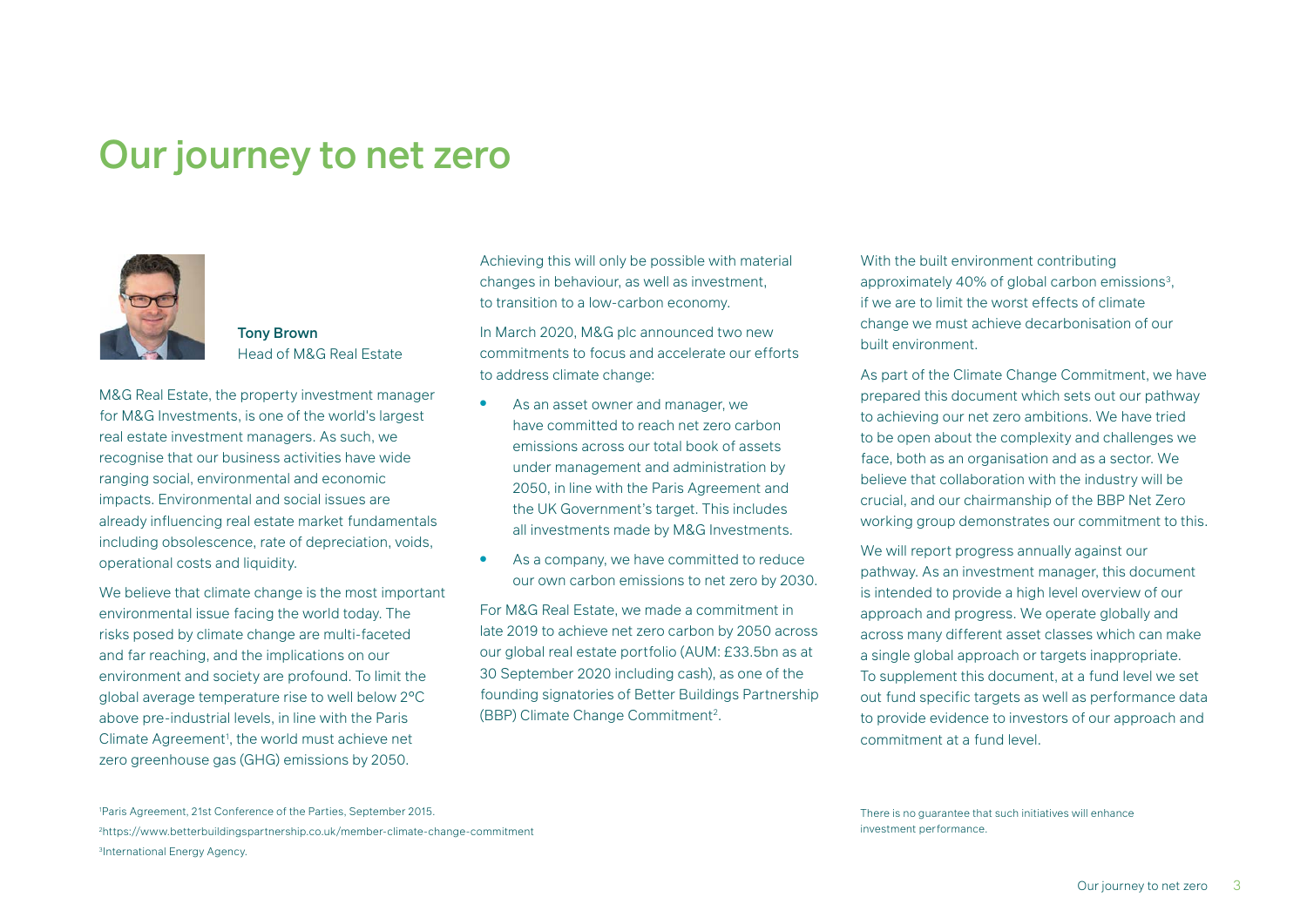# <span id="page-3-0"></span>Our carbon reduction achievements to date

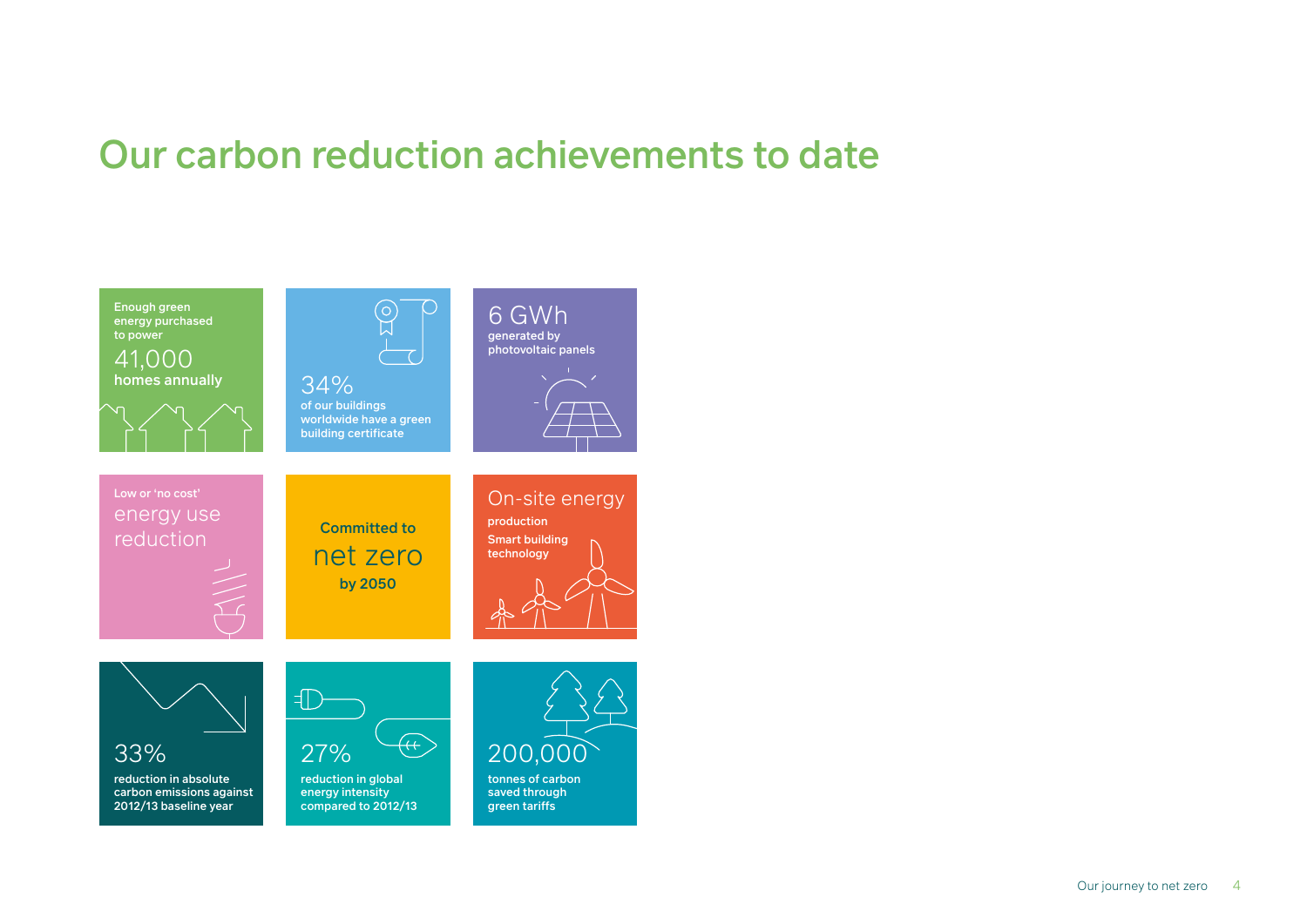### <span id="page-4-0"></span>Investment boundary for net zero

M&G plc have a group wide commitment to achieve net zero carbon<sup>4</sup> by 2050, covering all assets we manage. Our commitment to the BBP Climate Change Commitment covers all the funds under management by M&G Real Estate.

M&G Real Estate is one of the world's largest property investors with £33.5bn\*\* of assets across all the major sectors in the UK, Europe, Asia and North America. Our clients include insurers, institutional investors as well as retail investors. We manage both pooled and segregated funds.

This document describes how we are seeking to achieve net zero carbon for our real estate investments. For the purpose of transparency, this covers 100% of our AUM.

However, there are some activities where we need to further develop our approach in order to track progress and set interim targets. These are included in our net zero by 2050 commitment, however, until 2025, the following will not be explicitly incorporated into our pathway and are not covered by any commitments made unless explicitly stated:

- Indirect investments in third party funds – we seek to engage with third party funds and will be developing approaches to track their progress against net zero commitments and map these to ours
- Non bricks and mortar assets, such as land
- Assets on which we have a purely advisory role
- Cash

This represents c.10% of AUM (as at 30 September 2020).

For the rest of the document, where we make reference to AUM covered by the pathway, it is as described above excluding the four activities listed.



\*As at 30 June 2020. \*\*As at 30 September 2020 (including cash). \*\*\*As at 30 September 2020 (excluding cash and indirect investments). 4We use the phrase 'carbon' as short-hand for carbon dioxide equivalent, including all greenhouse gases associated with climate change.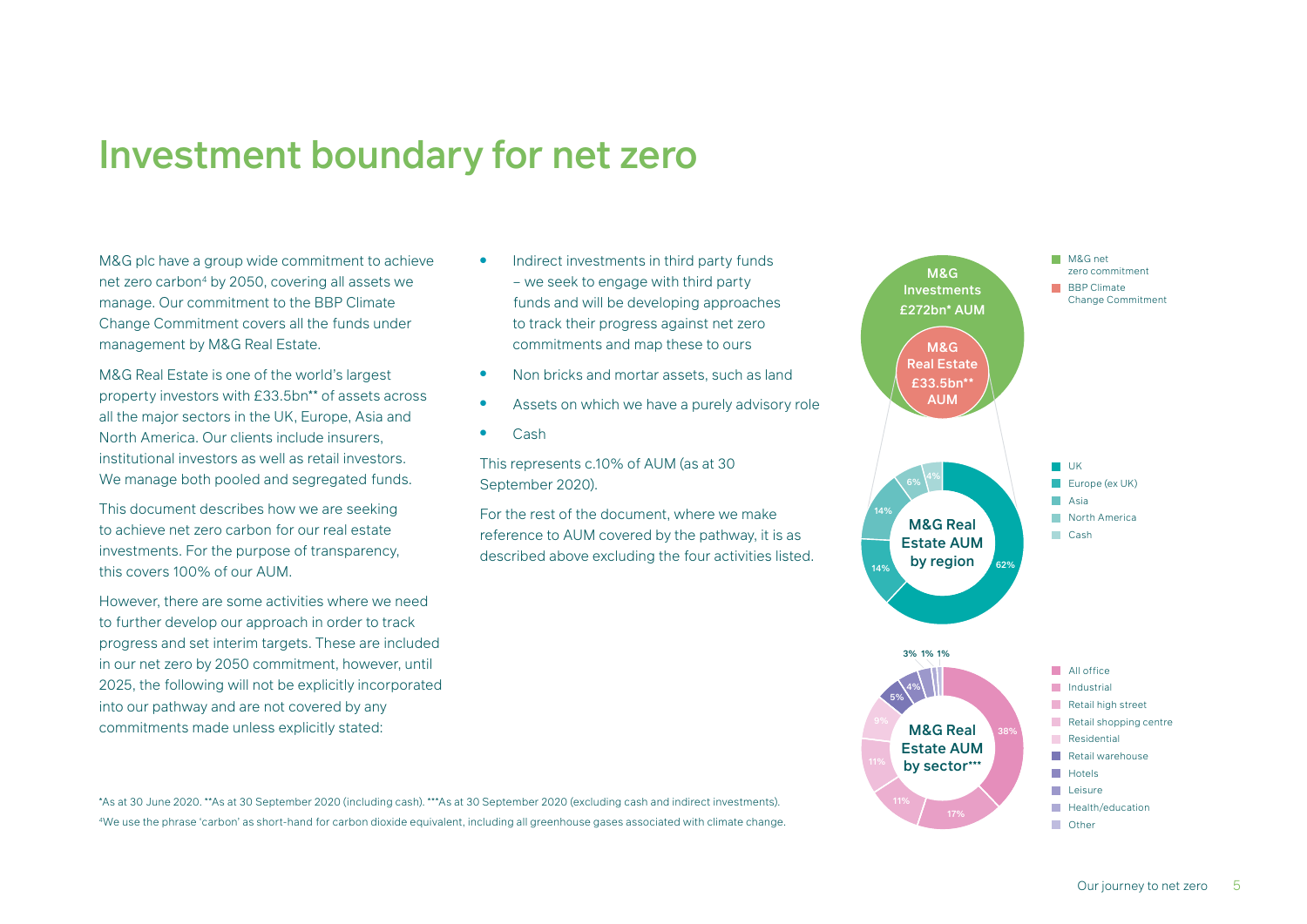# <span id="page-5-0"></span>What is the carbon footprint of our global real estate portfolio?

To track progress against net zero, we need to be able to understand the carbon footprint of our global assets under management to put in place a plan to reduce these emissions. Our carbon footprint comprises the greenhouse gas (GHG) emissions of energy we have direct control over (where we procure electricity or gas as landlord, known as scope 1 and 2 emissions<sup>5</sup>), as well as the indirect emissions of value chain eg by our occupiers, materials we use during construction, and our supply chain (known as scope 3 emissions<sup>5</sup>).

In 2020, we significantly advanced our knowledge of the Scope 3 emission impact associated with our funds by completing a full and comprehensive measurement of Scope 1, 2 and 3 emissions across eight funds, representing 72% of the AUM covered by the pathway commitment. The assessment demonstrated that, as with most of the real estate sector, only a small proportion of operational emissions (Scope 1 and 2, equal to 13% of total emissions) are within our direct control. Overall, the Scope 3 emissions generated by our occupiers' use of energy (43% of total emissions), and the embodied carbon emissions associated with development and refurbishment works (35% of total emissions), represent the most significant emissions sources. We recognise that driving emission reduction in these two areas will be critical to the success of our net zero commitment.

Analysis of emissions within the eight funds highlighted showed that there is high degree of variability in the significance of different emissions sources. This is dependent on investment strategy and the geographical location of investments, among other factors. By example, emissions from occupier energy use ranged from as low as 2% to as high as 93% of total fund emissions. This clearly demonstrates that our approach to addressing and reducing carbon emissions must be driven at the fund level, to ensure that strategies are tailored to each portfolio.

In 2021 we will complete a full GHG footprint for all funds covered by this pathway and incorporate the learnings from this process into our fund net zero pathways.







- occupier energy use
- related carbon emissions from the portfolio

<sup>5</sup>Scope 1: Emissions from the combustion of fuel eg from use of gas to heat buildings.

Scope 2: Indirect emissions from electricity consumption or other energy generated by third parties.

Scope 3: Indirect emissions from our value chain eg occupier energy consumption, emissions from materials purchased, and from our supply chain.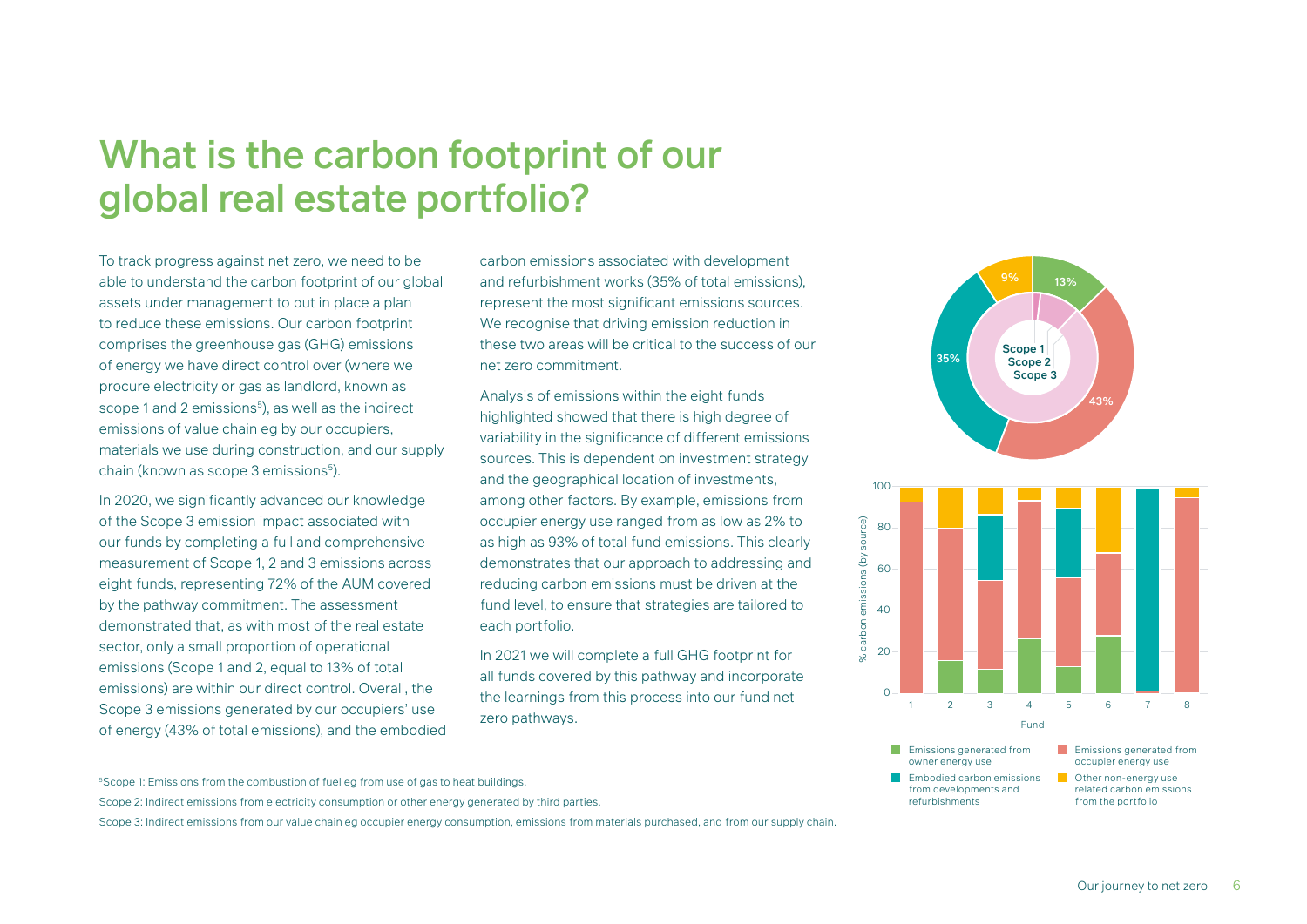## <span id="page-6-0"></span>What do we mean by net zero?

The concept of net zero is both simple and deeply complex. At its simplest, it means the amount of carbon emissions associated with a building's operational energy on an annual basis, or the amount of carbon emissions associated with the materials used to build or maintain a building (embodied carbon). Net zero is achieved through a combination of reducing carbon emissions as far as possible (through improved efficiency or lower carbon product specification), generation of onsite renewable energy, use of off-site renewable energy and, where emissions cannot be eliminated, offsetting any remaining emissions. When both operation and embodied carbon are net zero, net zero whole life carbon is achieved.

However, the industry is still grappling with what this means in practice, for example:

- Must a specific level of energy efficiency be achieved to be net zero operational carbon?
- Are certified renewable energy tariffs acceptable or is additionality a necessity?
- In which circumstance can offsets be used? What level of verification certification must be achieved?

We urgently need a more consistent understanding of net zero by the industry, supported by net zero certification scheme(s) to create clarity around the standards expected. We are playing an active role in these discussions.

In the meantime, for the purpose of our net zero approach, we have used the principles that follow.

To achieve operational net zero carbon buildings must be:

- Highly energy efficient and meet certain thresholds of energy use (see page 9 for further details)
- $\bullet$  Be powered by renewable energy either on-site or through renewable energy tariffs
- Use carbon offsetting where emissions cannot be eliminated by the above

To achieve net zero embodied carbon:

- Reduce embodied carbon in developments and refurbishments (see page 13 for further details)
- Use carbon offsetting where emissions cannot be eliminated by the above

Our approach and definitions will continue to evolve alongside the industry.

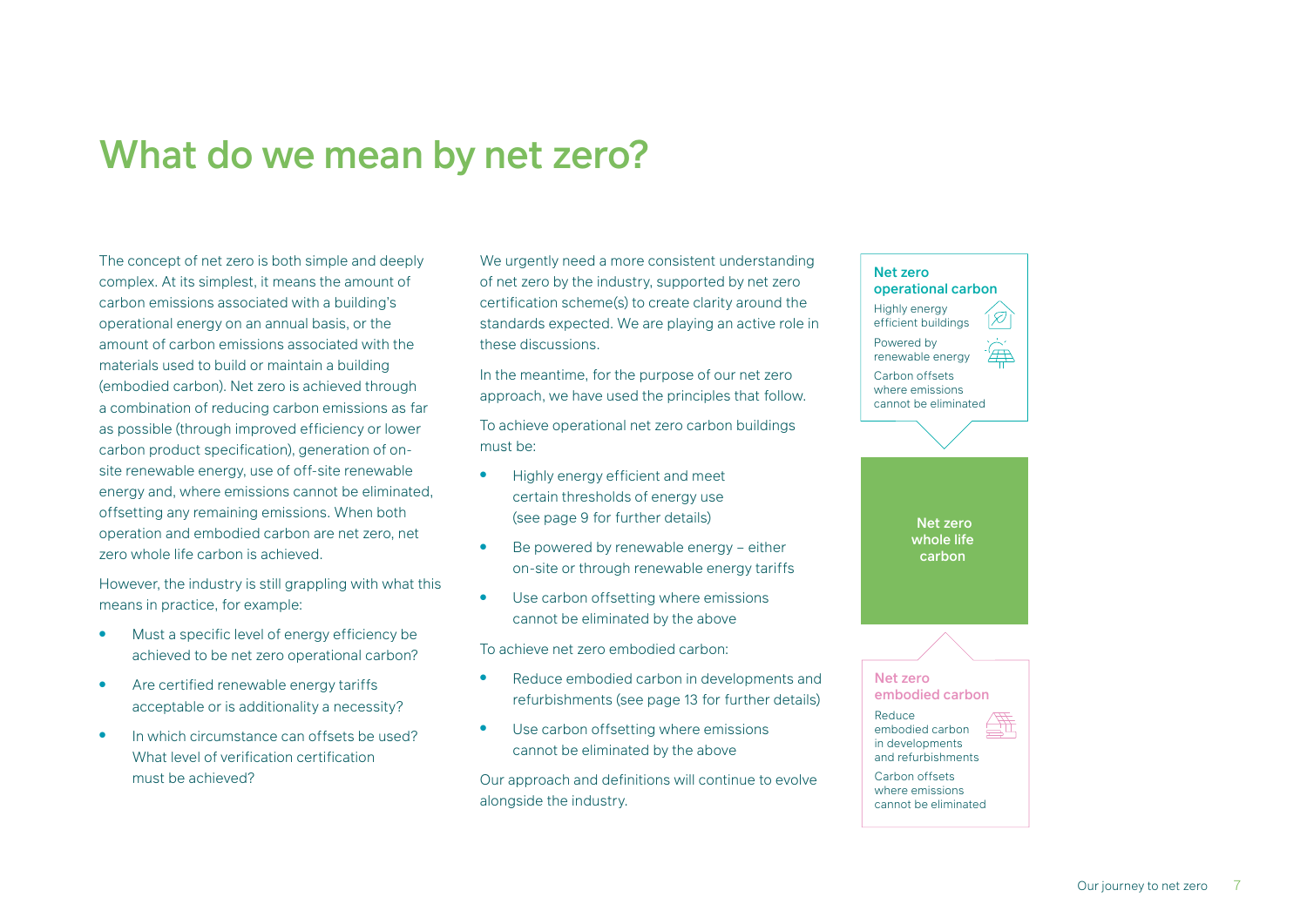# <span id="page-7-0"></span>Our net zero pathway to 2050 – how will we reach our target?

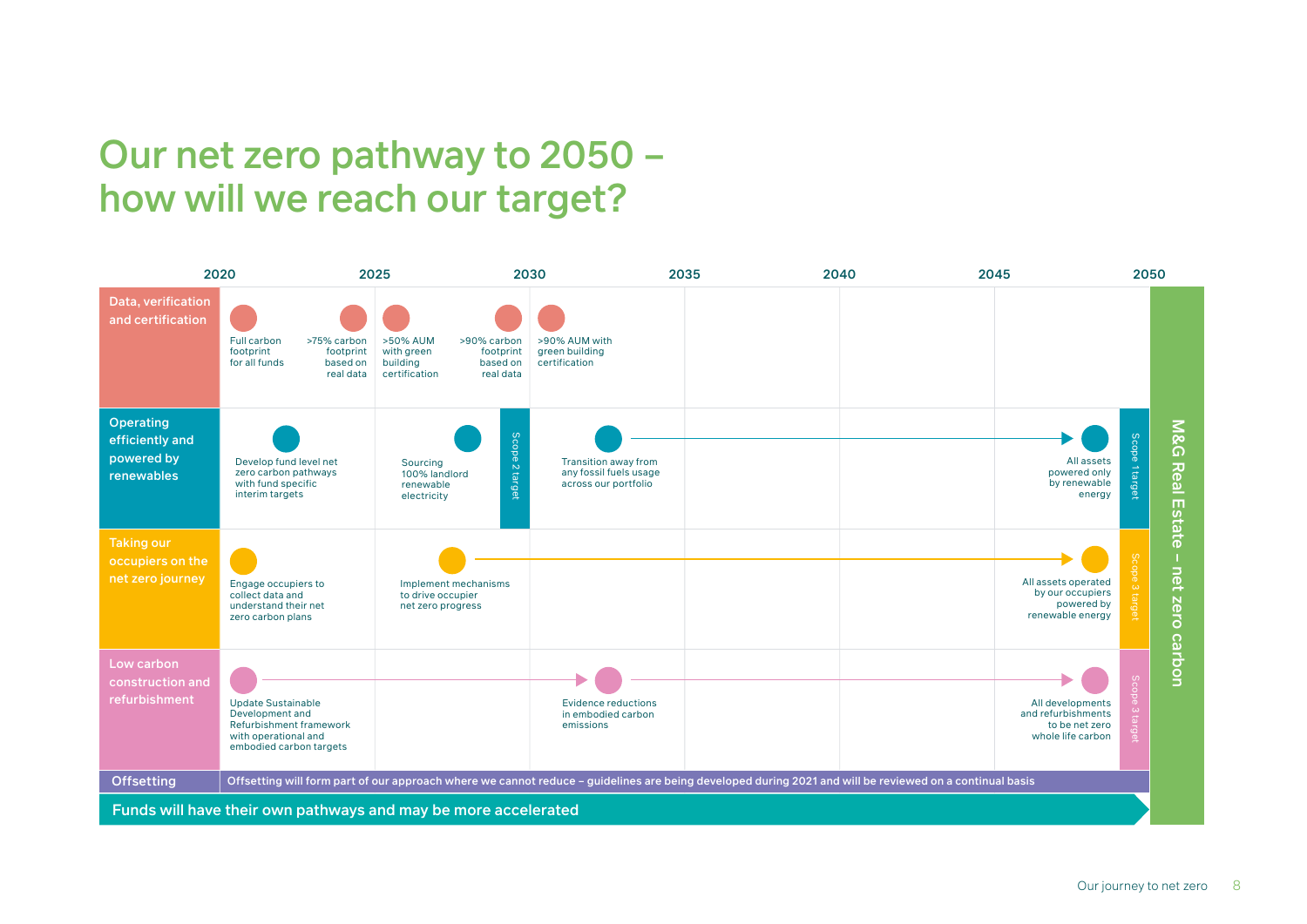### <span id="page-8-0"></span>Data, verification and certification

Data is crucial in tracking performance and evidencing that we are on course to achieve our ambitions. Maintaining an accurate understanding of energy and carbon performance has been a key component of our long established Responsible Property Investment (RPI) strategy. Equally, the use of third party green building certification provides a valuable assessment of performance at the asset level, aiding the identification of best practice and opportunities to improve. We see data completeness, data verification and building certification as critical to the success of our net zero commitment.

Our current environmental data management programme captures environmental performance data (including energy and carbon) on all assets where we have operational control on energy use, water and waste. This data is subject to a rigorous quarterly review process and annual formal limited verification by our external consultants using the ISO 50002, ISO 14064-3, ISO 14046 and ISO 19011 verification standards.

\*As at 30 September 2020 (excluding cash).

As part of our net zero commitment, we are working to expand the scope of our data collection programme to include the energy use associated with all occupiers. During 2020 we have already had significant success in this area through a combination of direct engagement with tenants led by our fund and asset management teams on our long income funds, as well as through the roll out of a tenant engagement and smart metering system for our European portfolios. These are key tools which we will look to expand and replicate across other portfolios during 2021. For embodied carbon, we are in the process of updating our Sustainable Development and Refurbishment Framework to set requirements on the measurement of embodied carbon emissions for all new projects. By 2025 we have set a milestone target for 75% of our carbon footprint to be based on real data.

Our other milestone target is for 50% of assets under management to be covered by certification by 2025. During 2020 we made significant progress in increasing the number of assets covered by green building certification to 34% AUM (by value) up from 31% AUM in 2019. In 2021 we plan to extend certification on existing buildings, as well as enhancing our requirements for certification on development and refurbishment projects.

We believe that green building certification has a crucial role to play in providing a standard set of tools for measuring and independently verifying net zero performance at the building level, both in terms of operational and embodied carbon emissions. We are committed to working with the industry, including direct engagement with scheme operators such as BRE Global, to support the development of a net zero assessment standard.



34%

AUM covered by green building certification\*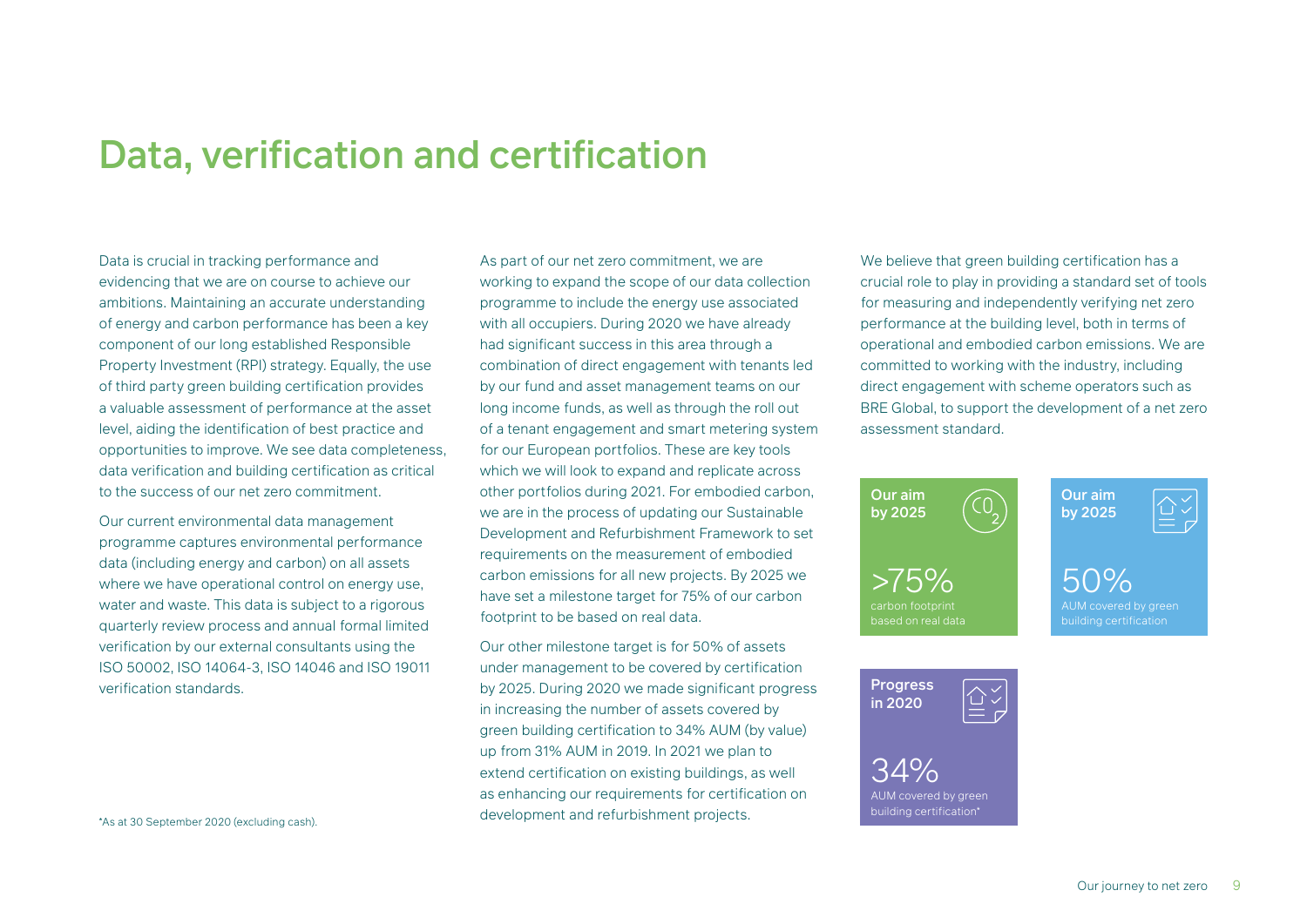## <span id="page-9-0"></span>Operating efficiently and powered by renewables

We believe that reducing energy consumption is essential for any net zero commitment. We have had significant success in reducing the energy intensity of the assets we manage where we have operational control, as well as increasing the proportion of energy consumed from renewable sources. We established a target to achieve a 25% reduction in energy intensity on an indexed trend for all landlord procured energy by 2025 compared to a 2012/13 baseline. As at 31 March 2020 we have measured a 27% reduction in energy use across the portfolios we manage.

This success has been delivered through a combination of comprehensive energy monitoring, structured engagement with our supply chain to identify improvement opportunities, and targeted investment to unlock efficiency gains. Examples of works undertaken include upgrading lighting to LED and deploying a range of remote monitoring technologies to aid the maintenance of operational efficiency in our most significant assets. We are looking to roll out these technologies to additional assets.

We have also driven enhanced energy performance at our new developments and refurbishments. During 2021 in the UK and Europe, we will be updating our Sustainable Development and

Refurbishment Framework to set even higher requirements for operational performance for all assets. In Asia and North America we utilise local green building certification frameworks to set standards and drive performance improvement.

We have significant ambitions to expand our use of renewable energy across the portfolios we manage. A significant proportion (92%) of electricity procured for our UK assets (representing 45% of all energy consumed globally\*) is already procured on a zero carbon tariff which is backed by Renewable Energy Guarantees of Origin (REGO) certification. We are working with our property and asset management teams in Europe, Asia and North America to ensure that renewable energy tariffs are adopted wherever local market conditions allow. We will also explore the use of Purchase Power Agreements as a way of accessing renewable energy and directly supporting the development of generating infrastructure. For on-site generation, we have significantly increased generating capacity in our Asia portfolio in the past year (2.4GWh generated in 19/20\*) and have plans to install a further 1,250kW of capacity in Q1 2021. On-site generation is also a focus in our UK and European portfolios and we will progress with feasibility assessment on further sites during 2021.

Another central part of our net zero strategy is the measurement of performance of portfolios and

assets against net zero benchmarks. This enables us to understand the performance gap and what measures are required to improve performance and the associated capital costs. We are committed to developing fund level net zero pathways across all the portfolios we manage, including setting and communicating interim targets where these are achievable. We have already started this programme of works with a number of our funds, discussed on the following page.



\*For year end March 2020.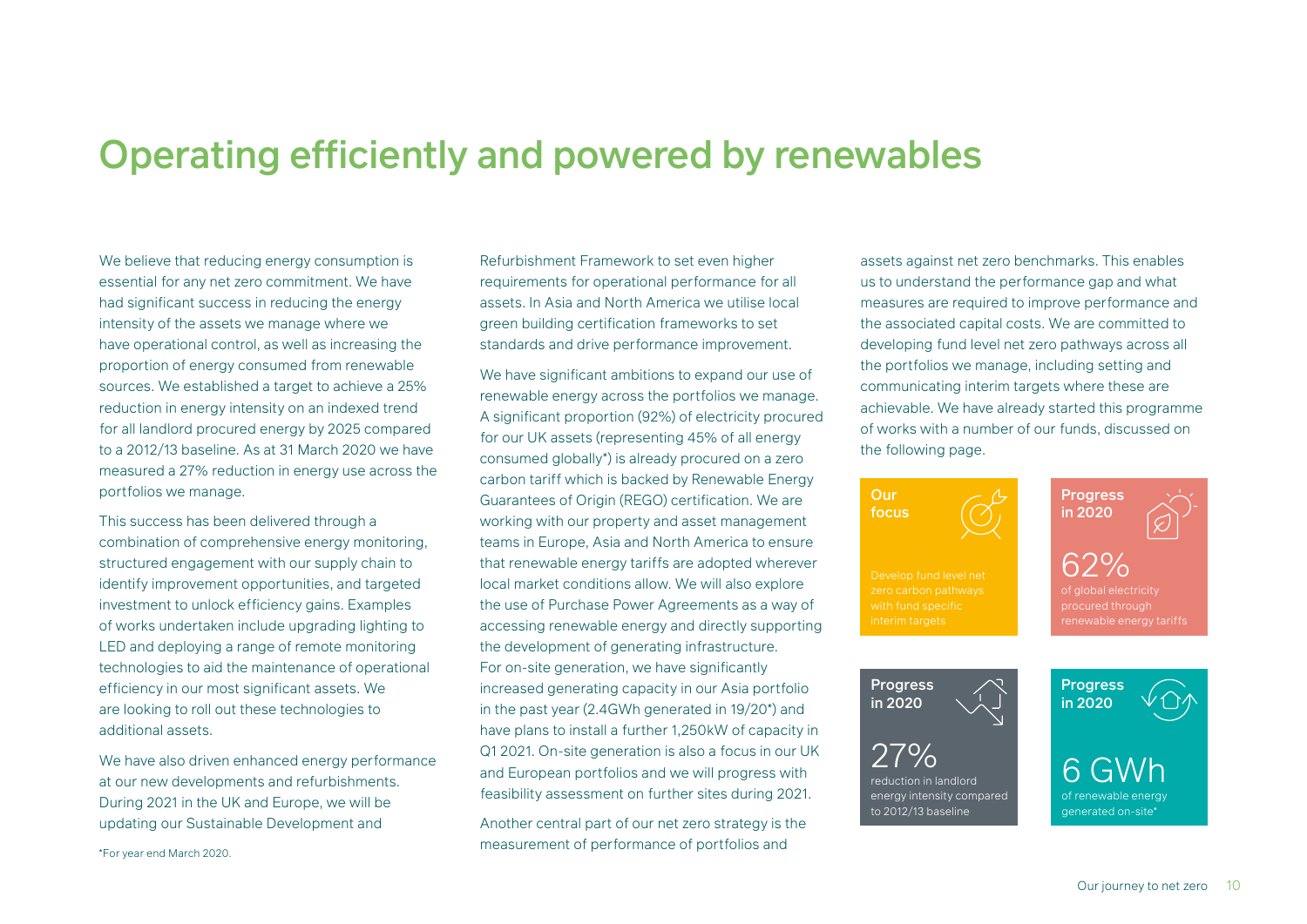# <span id="page-10-0"></span>Operating efficiently and powered by renewables: fund net zero pathways

In 2020 we embarked on the development of fund specific net zero pathways for a number of the portfolios we manage, utilising external consultancy support.

Fund net zero pathways are critical to our overall approach to net zero; they provide a fund specific overview of current performance and actions needed to drive net zero. To build these pathways we follow the following process:

- Measure current energy and carbon intensity of the underlying assets in each portfolio, including estimation of occupier energy use based on appropriate industry benchmarks
- Compare performance (and asset stranding risk) against emerging net zero targets at the asset level, including the Carbon Risk Real Estate Monitor (CCREM) tool and national frameworks such as those established by governments and industry working groups (eg UK Green Building Council)
- 
- easy to implement measures as well as more disruptive measures such as decarbonisation of heating systems and deep retrofit, and provide an estimate on the impact of these measures in achieving net zero performance

Identify the energy and carbon reduction pathways available to each asset, including

- Quantify the cost of these measures and therefore the cost of achieving net zero which is crucial to influencing investment management processes
- Understand if there is still a performance gap at the asset level

Our fund and asset management teams have been involved in these initial pathway exercises and are in the process of providing in-depth appraisals on the modelled outputs. This engagement process adds further context with regard to the technical condition of assets, lease arrangements and investment strategies relating to each asset held in our portfolios. This process allows us to refine the net zero pathways further, identify assets where site based audits will be needed and provide funds with a clear set of interim objectives and targets for moving performance towards net zero by 2050 or sooner. We are committed to producing net zero pathways for all portfolios.

#### How do you make a building net zero operational carbon?



Operational net zero building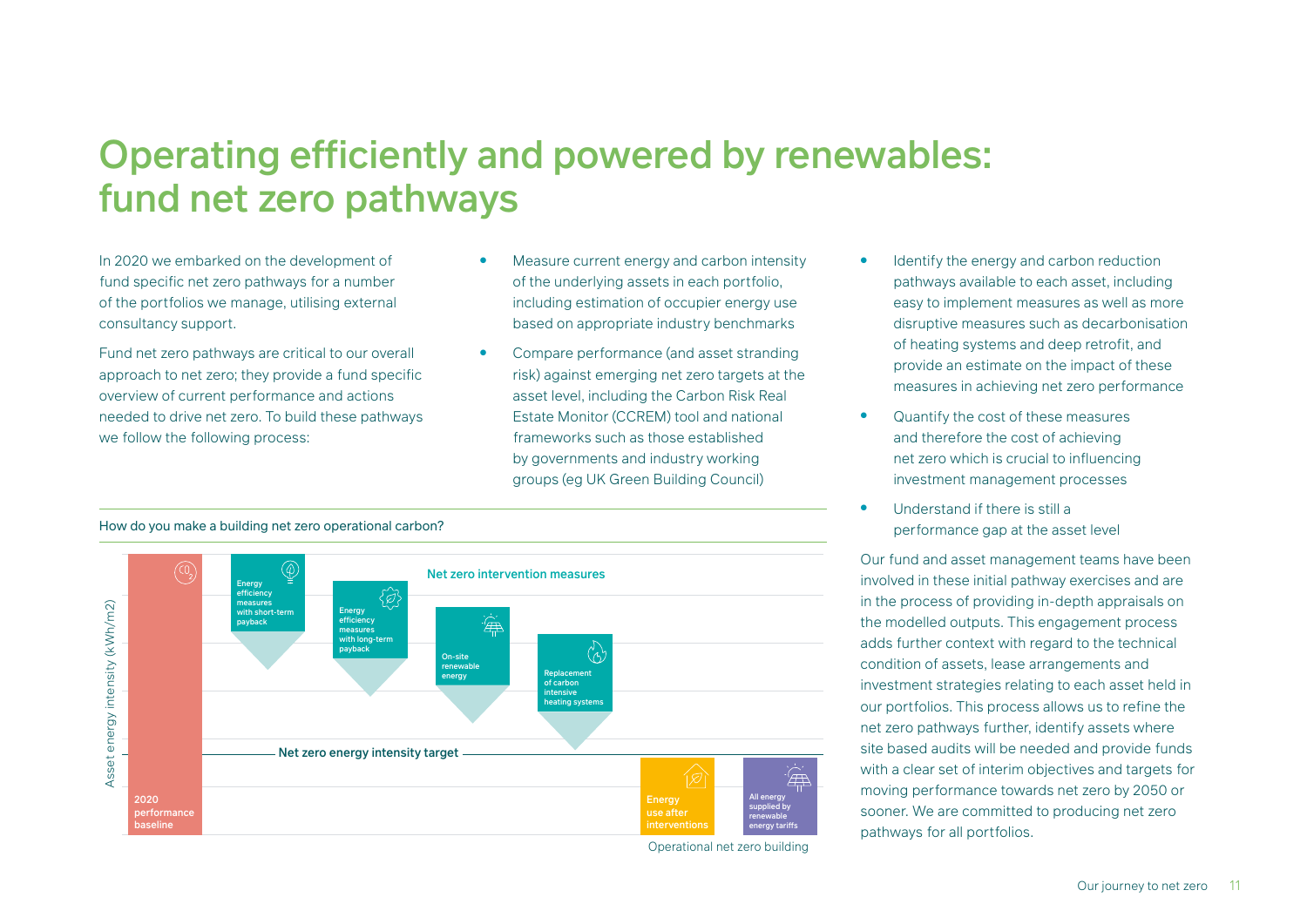### <span id="page-11-0"></span>Taking our occupiers on the net zero journey

The emissions generated from our occupiers' use of energy to operate the buildings they lease is often the most significant emission source across the portfolios we manage. To achieve net zero in operation, we must bring our occupiers on the journey to drive operational energy efficiency, increase the use of renewable energy and decarbonise heating systems at the asset level.

Our key focus is to engage occupiers to collect data and understand their net zero carbon plans. By engaging with our occupiers in this way, we will establish an accurate view on current energy performance, collect valuable information for modelling how performance might change under their net zero strategy, and identify what opportunities might exist for cooperation and co-investment in net zero improvement technologies which are mutually beneficial.

In the past year, we have undertaken extensive engagement with a wide range of occupiers to establish a dialogue on net zero and wider sustainability issues. This has confirmed that a large number have set, or are in the process of developing, net zero targets and delivery strategies which align with our own ambitions. Our next steps are to identify and assess opportunities to support their ambitions, particularly in the area of renewable energy and on-site generation.

Access to occupier data is supported by green lease terms, and the introduction of technology to automate the data collection process. Our European portfolios have already piloted use of smart metering and engagement technology which is now actively in use across a number of assets within these portfolios and provide tenants with access to webbased tools for reviewing energy performance trends. Our aim is to expand this approach to other portfolios in the year ahead and to pilot collaboration projects where these opportunities are identified through discussion.





Working with a wider range of occupiers to gather data and share net zero ambition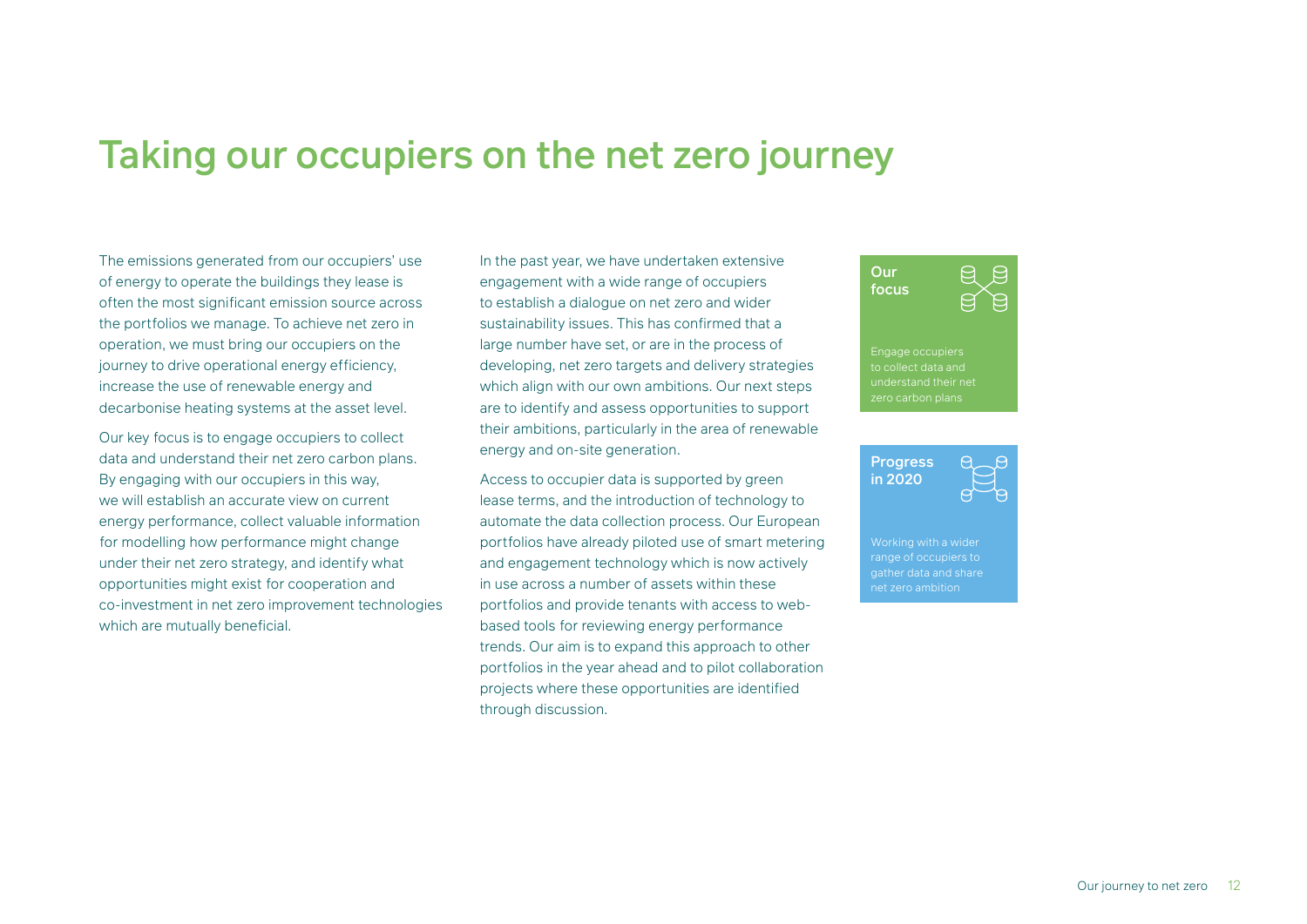### <span id="page-12-0"></span>Low carbon construction and refurbishment

Embodied carbon is the greenhouse gas emitted when we build and maintain a building. This can be one of a fund's greatest sources of Scope 3 carbon emissions, particularly if they undertake a significant amount of development or refurbishment activity.

The majority of embodied carbon is emitted during the construction or refurbishment of a property. However, embodied carbon is also emitted during the maintenance and fit-out cycles, which is also included in our net zero pathway.

Our key action to reduce embodied carbon will be through new requirements set as part of our Sustainable Development and Refurbishment Framework, both in terms of measurement of embodied and whole life carbon as well as targets to reduce this. Alongside this, we will also be setting more ambitious operational carbon requirements. We already have exemplar buildings globally, including Surbana Jurong in Singapore which is one of the first buildings in Singapore to be awarded the BCA Green Mark (Super Low Energy) Certification.

We are committed to working with the wider industry on developing an understanding of embodied carbon, enhancing reporting and measurement, as well as better integrating circular economy principles. In 2019, we participated in 'From Principles to Practices', a two-phase collaborative project led by Arup and the Ellen MacArthur Foundation that aims to translate the principles of a circular economy into everyday built environment practices. The output report: 'Realising the Value of Circular Economy in Real Estate'6 provides thoughts and case studies for the built environment to consider what circular models might look like.





6https://www.ellenmacarthurfoundation.org/assets/downloads/Realising-the-value-of-circular-economy-in-real-estate.pdf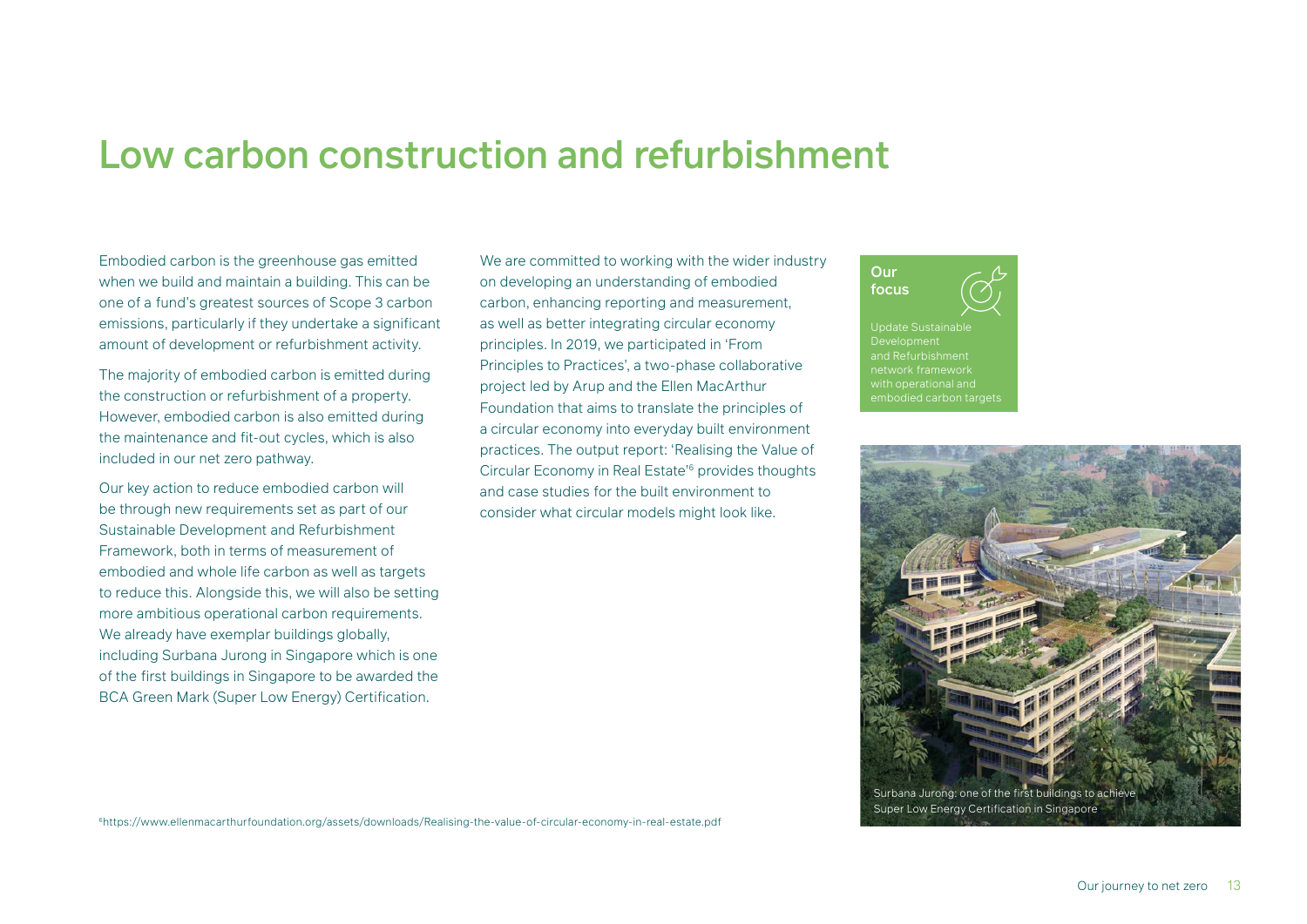#### Pathway actions:

The below summarises our pathway actions to allow comparisons to be made across the industry in line with the BBP Climate Change Commitment.

to our occupiers to decarbonise their energy supplies

| <b>Topic</b>                                                            | <b>Our aims</b>                                                                                                                                | Strategy to achieve (by end 2021 unless indicated)                                                                                                                                                                                                                                                                                                                                                                                                                                                                                                                                                                                                                                                                                                                                                                                                                  | <b>Reporting metrics</b>                                                                                                                                                                                                                                                                                        |
|-------------------------------------------------------------------------|------------------------------------------------------------------------------------------------------------------------------------------------|---------------------------------------------------------------------------------------------------------------------------------------------------------------------------------------------------------------------------------------------------------------------------------------------------------------------------------------------------------------------------------------------------------------------------------------------------------------------------------------------------------------------------------------------------------------------------------------------------------------------------------------------------------------------------------------------------------------------------------------------------------------------------------------------------------------------------------------------------------------------|-----------------------------------------------------------------------------------------------------------------------------------------------------------------------------------------------------------------------------------------------------------------------------------------------------------------|
| Operational<br>carbon emissions                                         | Reduce energy and<br>carbon intensity of<br>assets within our<br>portfolios and seek<br>to align with industry<br>energy and carbon<br>targets | • Undertake fund specific net zero carbon pathways for operational carbon<br>emissions, using industry frameworks eg CRREM enabling us to establish building<br>level energy and carbon reduction trajectories and energy action plans<br>• Use the outcomes of the net zero carbon pathways for operation carbon<br>emissions to set fund specific net zero operational carbon targets<br>• Improve data accuracy and seek to further enhance the data provided from our occupiers<br>• Set targets for operational performance as part of the update of our UK and European<br>Sustainable Development and Refurbishment Framework; in Asia and North America<br>utilise green building certification framework to set standards and drive performance<br>• Enhance our acquisition processes to identify and plan for the cost of achieving net zero             | Energy intensity (kWh/m <sup>2</sup> /year)<br>Carbon intensity (kgCO <sub>2</sub> e/m2/year)<br>% AUM achieving net zero energy efficiency targets<br>% AUM achieving net zero carbon targets/net zero<br>aligned<br>Data coverage (%NLA m <sup>2</sup> based on actual data,<br>%Tenant energy MWh estimated) |
| Renewable energy<br>(on-site generation<br>and off-site<br>procurement) | Decarbonise the<br>energy used at assets<br>by ourselves and our<br>occupiers. Maximise use<br>of on-site renewable<br>energy generation       | • Explore opportunities for on-site generation of renewable energy at existing assets<br>• Set requirements that support decarbonisation of heat as part of the update of our<br>UK and European Sustainable Development and Refurbishment Framework<br>• Set requirements for the use of on-site renewable energy as part of the update of<br>our UK and European Sustainable Development and Refurbishment Framework<br>• Where possible, ensure that all imported electricity is procured from<br>certified renewable energy supplies (eg REGO certified), and encourage<br>our joint venture partners to adopt the same approach<br>• Support the development of renewable energy generation through the use of<br>purchase power agreements where technically and financially viable<br>• Explore opportunity to provide renewable energy procurement services | MWh on-site generated energy<br>MWh procured renewable energy<br>Location and market-based emissions (tCO <sub>2</sub> e/year)<br>% of total energy purchased that is renewable                                                                                                                                 |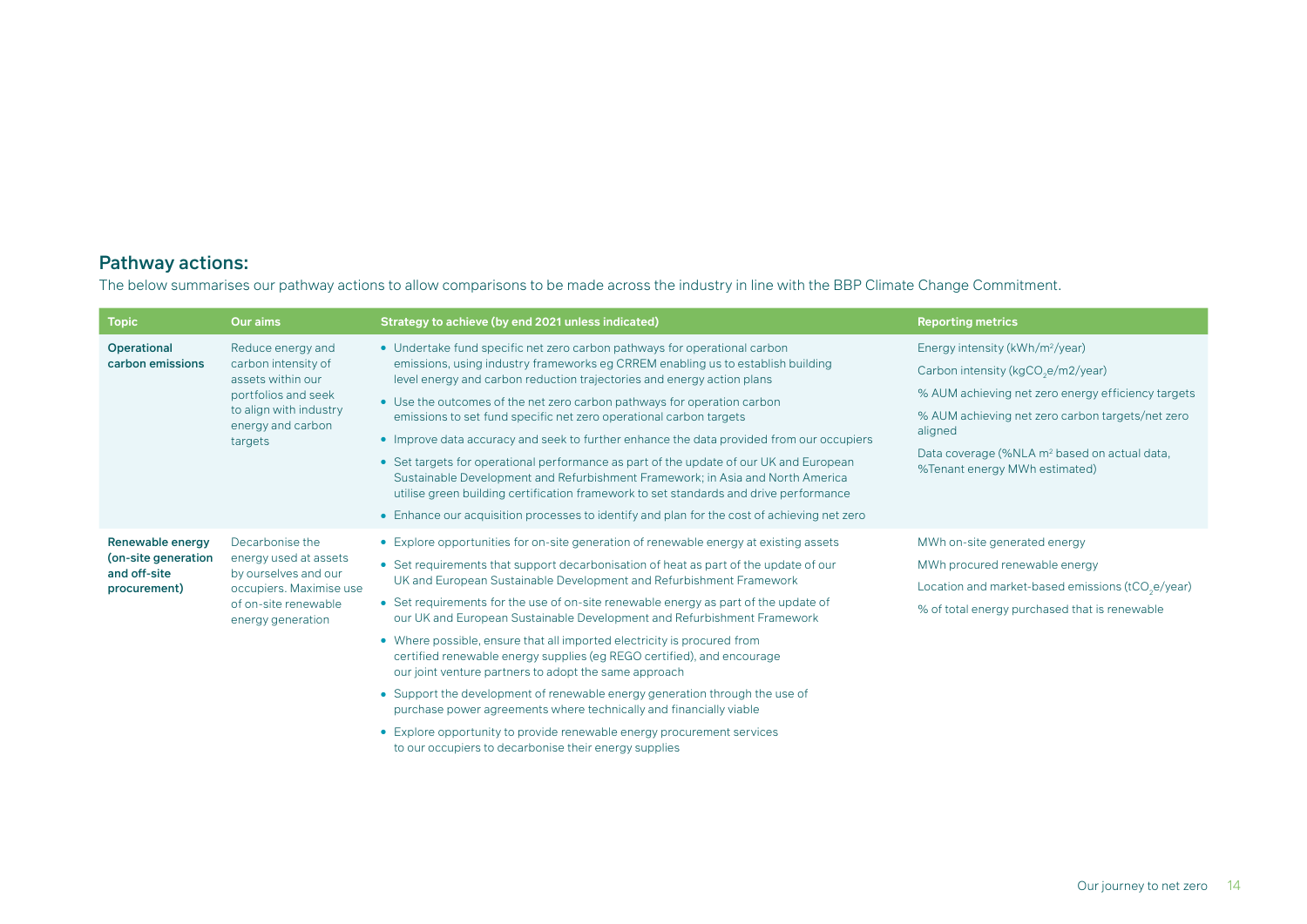| <b>Topic</b>                                            | Our aims                                                                                           | Strategy to achieve (by end 2021 unless indicated)                                                                                                                                                                                                                                                                                                                                                                                                                                                             | <b>Reporting metrics</b>                                                                                                                             |
|---------------------------------------------------------|----------------------------------------------------------------------------------------------------|----------------------------------------------------------------------------------------------------------------------------------------------------------------------------------------------------------------------------------------------------------------------------------------------------------------------------------------------------------------------------------------------------------------------------------------------------------------------------------------------------------------|------------------------------------------------------------------------------------------------------------------------------------------------------|
| <b>Embodied carbon</b>                                  | Reduce carbon intensity<br>of developments and<br>refurbishments                                   | • Set targets for embodied/whole life carbon as part of the update of our UK<br>and European Sustainable Development and Refurbishment Framework<br>• Set thresholds/requirements for embodied/whole life carbon assessments as part of the<br>update of our UK and European Sustainable Development and Refurbishment Framework<br>• Review the above once completed to set requirements in Asia and North America                                                                                            | Carbon intensity (kgCO <sub>2</sub> e/m2)                                                                                                            |
| <b>Carbon offsetting</b>                                | Offset only after actions<br>to reduce have been<br>implemented first                              | • Further develop our approach to offsetting residual carbon and mechanisms<br>to do this (eg internal carbon price, how are proceeds spent)<br>• Develop guidelines on our approach to offsetting<br>• Set requirements for offsetting as part of the update of our UK and<br>European Sustainable Development and Refurbishment Framework                                                                                                                                                                    | Total emissions offset (tCO <sub>2</sub> e)<br>Types of offsetting used                                                                              |
| <b>Third-party</b><br>verification and<br>certification | Provide robust and<br>independently verified<br>data and certification to<br>evidence achievements | • Continue to report and independently verify fund level energy performance and<br>carbon emission data. Provide a global summary of performance and annual update<br>on progress against our net zero pathway and any interim targets set globally<br>• Achieve asset level green building certification in line with fund specific targets and guidelines<br>• Work with the industry to help drive the creation of a certification to verify<br>net zero operation and net zero embodied carbon performance | Independent verification statement<br>% of AUM with green building certification<br>% AUM with net zero certification (as these become<br>available) |
| Governance<br>and oversight                             | Have clear governance<br>structures to ensure<br>delivery of net zero<br>commitments               | • Ultimate responsibility sits at M&G RE Board level, as well as fund board level<br>• Regular progress updates will be shared with these Boards, as well as to other<br>committees which will support elements of achieving the net zero commitment                                                                                                                                                                                                                                                           |                                                                                                                                                      |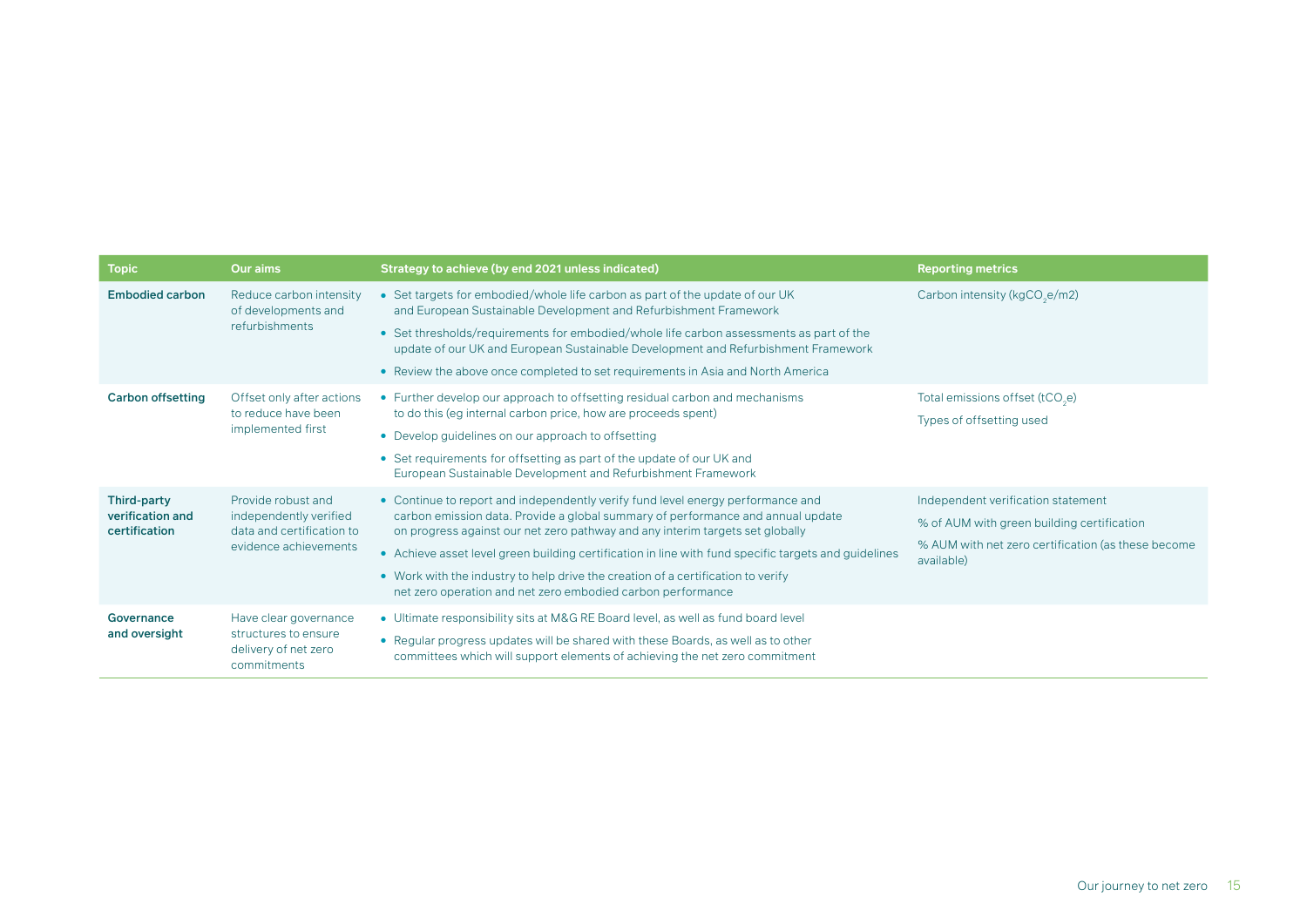# <span id="page-15-0"></span>Our carbon boundary

Our net zero commitment incorporates the emissions sources set out in the table below and on the following pages:

| <b>Business area</b>                                                           | Sub-area                                                                                 | <b>GHG protocol reporting category</b>                                                          | <b>Emissions</b><br>scope | <b>BBP climate change</b><br>commitment | <b>M&amp;G</b> real estate<br>commitment | <b>Data comment</b> |
|--------------------------------------------------------------------------------|------------------------------------------------------------------------------------------|-------------------------------------------------------------------------------------------------|---------------------------|-----------------------------------------|------------------------------------------|---------------------|
| <b>Direct Real Estate</b><br><b>Holdings (including</b><br>JVs with management | Landlord purchased energy (electricity and<br>fuels)                                     | Purchased electricity, heat and steam<br>and associated transmission and<br>distribution losses | 1, $2$ and $3$            |                                         |                                          |                     |
| control)                                                                       | Tenant purchased energy (electricity and fuels)                                          | Downstream leased assets                                                                        | 3                         |                                         |                                          |                     |
|                                                                                | Landlord refrigerants                                                                    | Purchased goods and services                                                                    |                           |                                         | $\sqrt{}$                                |                     |
|                                                                                | Tenant refrigerants                                                                      | <b>Tenant Scope 3</b>                                                                           | 3                         |                                         |                                          |                     |
|                                                                                | Landlord purchased water                                                                 | Purchased goods and services                                                                    | 3                         |                                         | $\sqrt{}$                                |                     |
|                                                                                | Tenant purchased water                                                                   | <b>Tenant Scope 3</b>                                                                           | 3                         |                                         |                                          |                     |
|                                                                                | Landlord managed operational waste                                                       | Waste generated in operations                                                                   | 3                         |                                         |                                          |                     |
|                                                                                | Tenant managed operational waste                                                         | <b>Tenant Scope 3</b>                                                                           | 3                         |                                         |                                          |                     |
|                                                                                | Tenant transport emissions                                                               | <b>Tenant Scope 3</b>                                                                           | 3                         |                                         |                                          |                     |
|                                                                                | Tenant supply chain emissions                                                            | <b>Tenant Scope 3</b>                                                                           | 3                         |                                         |                                          |                     |
|                                                                                | Landlord purchased capital goods and services<br>(M&E and property management services)* | Purchased goods and services                                                                    | 3                         |                                         |                                          |                     |

\*This relates to services procured by the landlord to service and maintain the space eg. property management, service charge recoverable items and minor CapEx items eg minor replacements.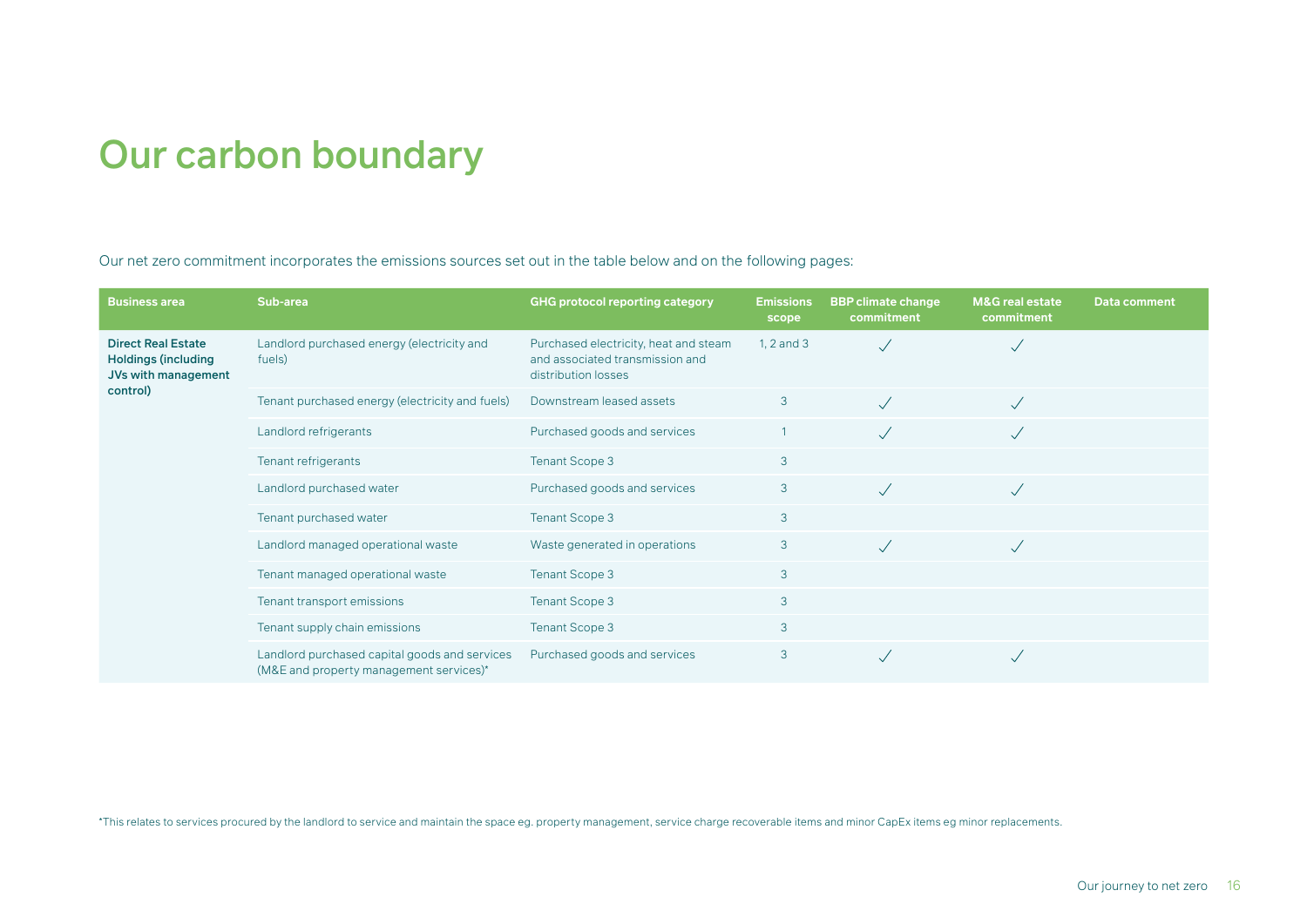| <b>Business area</b>                                                                                                                 | Sub-area                                                                                 | <b>GHG protocol reporting category</b>          | <b>Emissions</b><br>scope | <b>BBP climate change</b><br>commitment | <b>M&amp;G</b> real estate<br>commitment | <b>Data comment</b>   |
|--------------------------------------------------------------------------------------------------------------------------------------|------------------------------------------------------------------------------------------|-------------------------------------------------|---------------------------|-----------------------------------------|------------------------------------------|-----------------------|
| <b>Investments (Indirect</b><br><b>Real Estate Holdings</b><br>eg where investments<br>are managed by a third<br>party such as joint | Landlord purchased energy (electricity and<br>fuels)                                     | Investments<br>(proportional to the investment) | 3                         | $\checkmark$                            |                                          | See note 1<br>page 18 |
|                                                                                                                                      | Tenant purchased energy (electricity and fuels)                                          | Investments<br>(proportional to the investment) | 3                         | $\sqrt{}$                               | $\checkmark$                             | See note 1<br>page 18 |
| ventures (JVs) with no<br>management control<br>or investments in other                                                              | Landlord refrigerants                                                                    | Investments<br>(proportional to the investment) | 3                         | $\checkmark$                            | $\checkmark$                             | See note 1<br>page 18 |
| real estate investment                                                                                                               | Tenant refrigerants                                                                      | <b>Tenant Scope 3</b>                           | 3                         |                                         |                                          |                       |
| vehicles)                                                                                                                            | Landlord purchased water                                                                 | Investments<br>(proportional to the investment) | 3                         | $\checkmark$                            | $\checkmark$                             | See note 1<br>page 18 |
|                                                                                                                                      | Tenant purchased water                                                                   | <b>Tenant Scope 3</b>                           | 3                         |                                         |                                          |                       |
|                                                                                                                                      | Landlord managed operational waste                                                       | Investments<br>(proportional to the investment) | 3                         | $\checkmark$                            | $\checkmark$                             | See note 1<br>page 18 |
|                                                                                                                                      | Tenant managed operational waste                                                         | <b>Tenant Scope 3</b>                           | 3                         |                                         |                                          |                       |
|                                                                                                                                      | Visitors transport emissions                                                             | <b>Tenant Scope 3</b>                           | 3                         |                                         |                                          |                       |
|                                                                                                                                      | Tenant supply chain emissions                                                            | <b>Tenant Scope 3</b>                           | 3                         |                                         |                                          |                       |
|                                                                                                                                      | Landlord purchased capital goods and services<br>(M&E and property management services)* | Purchased goods and services                    | 3                         |                                         |                                          | See note 1<br>page 18 |

\*This relates to services procured by the landlord to service and maintain the space eg property management, service charge recoverable items and minor CapEx items eg minor replacements.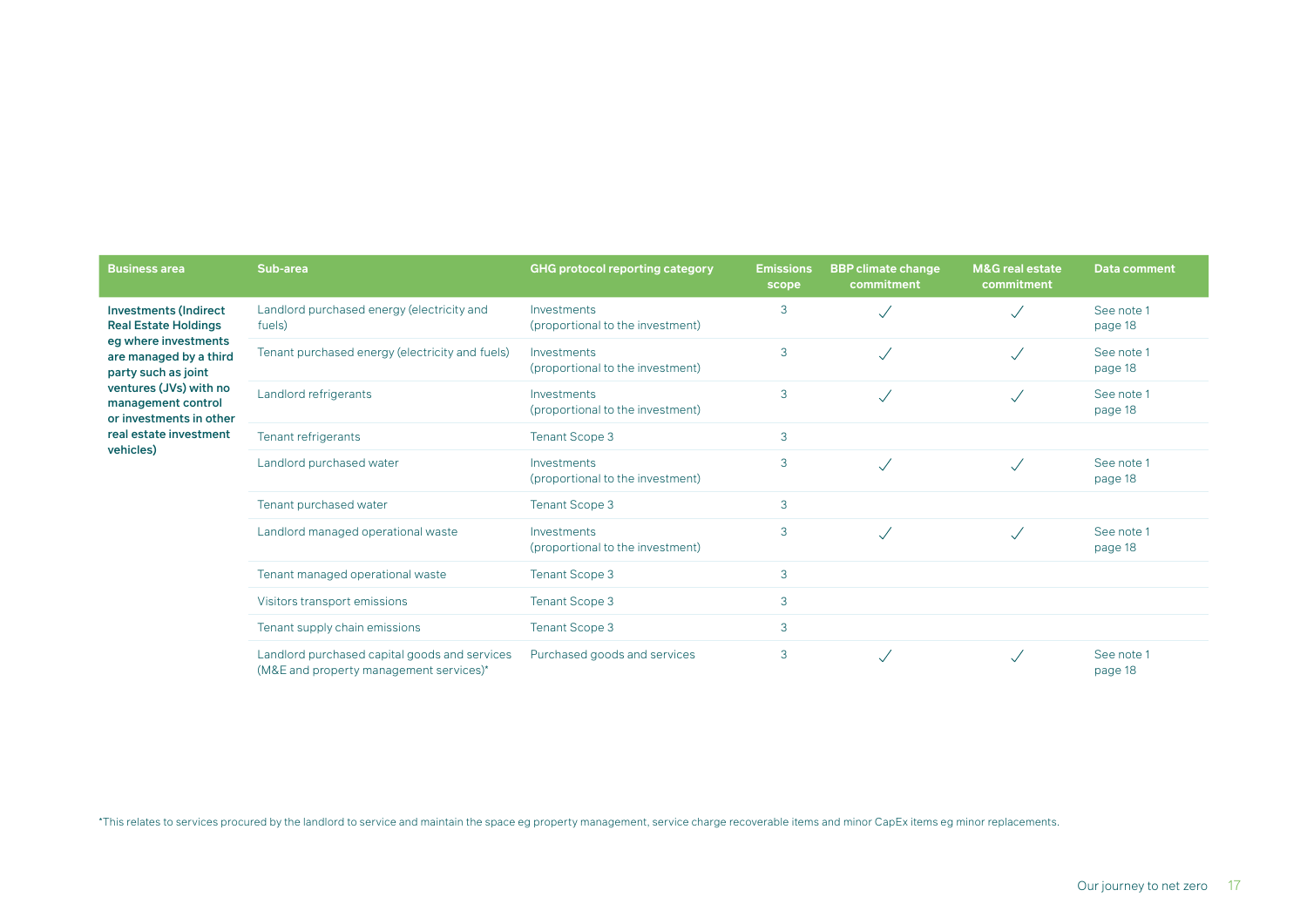| <b>Business area</b> | Sub-area                                                             | <b>GHG protocol reporting category</b> | <b>Emissions</b><br>scope | <b>BBP climate change</b><br>commitment | <b>M&amp;G</b> real estate<br>commitment | <b>Data comment</b>                |
|----------------------|----------------------------------------------------------------------|----------------------------------------|---------------------------|-----------------------------------------|------------------------------------------|------------------------------------|
| <b>Development</b>   | New development (including those where<br>funding is being provided) | Purchased goods and services           | 3                         | $\checkmark$                            | $\checkmark$                             |                                    |
|                      | Refurbishments                                                       | Purchased goods and services           | 3                         | $\sqrt{}$                               | $\checkmark$                             |                                    |
|                      | Fit-out (landlord controlled)                                        | Purchased goods and services           | 3                         |                                         | $\checkmark$                             | Not currently<br>measured - note 2 |
|                      | Fit-out (tenant controlled)                                          | <b>Tenant Scope 3</b>                  | 3                         | $\sqrt{}$                               |                                          | Not currently<br>measured - note 2 |
|                      | End of life                                                          | End of life treatment of sold products | 3                         | $***$                                   | $***$                                    |                                    |
| Corporate            | Head office energy use                                               | Company facilities                     | $1$ and $2$               |                                         | M&G plc commitment                       |                                    |
|                      | Company vehicles                                                     | Company vehicles                       |                           |                                         | M&G plc commitment                       |                                    |
|                      | Business travel (excluding commuting)                                | <b>Business travel</b>                 | 3                         |                                         | M&G plc commitment                       |                                    |
|                      | Purchased goods and services                                         | Purchased goods and services           | 3                         | M&G plc commitment                      |                                          |                                    |
|                      | Operational waste generated                                          | Waste generated in operations          | 3                         | M&G plc commitment                      |                                          |                                    |
|                      | Operational water use                                                | Purchased goods and services           | 3                         |                                         | M&G plc commitment                       |                                    |
|                      | Employee commuting                                                   | Employee commuting                     | 3                         |                                         | M&G plc commitment                       |                                    |

#### Notes:

1 As set out in our investment boundaries on page 5 there are some areas of activity where we need to further develop our approach in order to track progress and set interim targets. These are included in our net zero by 2050 commitment, but until 2025, will not be explicitly incorporated into our pathway and are not covered by any commitments. In terms of our indirect activities, indirect investments in third party funds are currently excluded, although we are working to include them and these may be included in some fund pathways already. We seek to engage with third party funds and will be developing approaches to track their progress against net zero commitments and map these to ours.

2 We recognise that fit-out (both landlord and tenant controlled) is within the boundaries of the BBP Net Zero Commitment. We will work to incorporate this into our pathway, including strategies to measure and monitor, as the industry develops its approach on this topic.

\*\*End of life carbon has not been included within the scope of the BBP Climate Change Commitment due to lack of industry consensus on how it should be accounted for. As industry understanding improves and an agreed approach adopted, this position will be reviewed.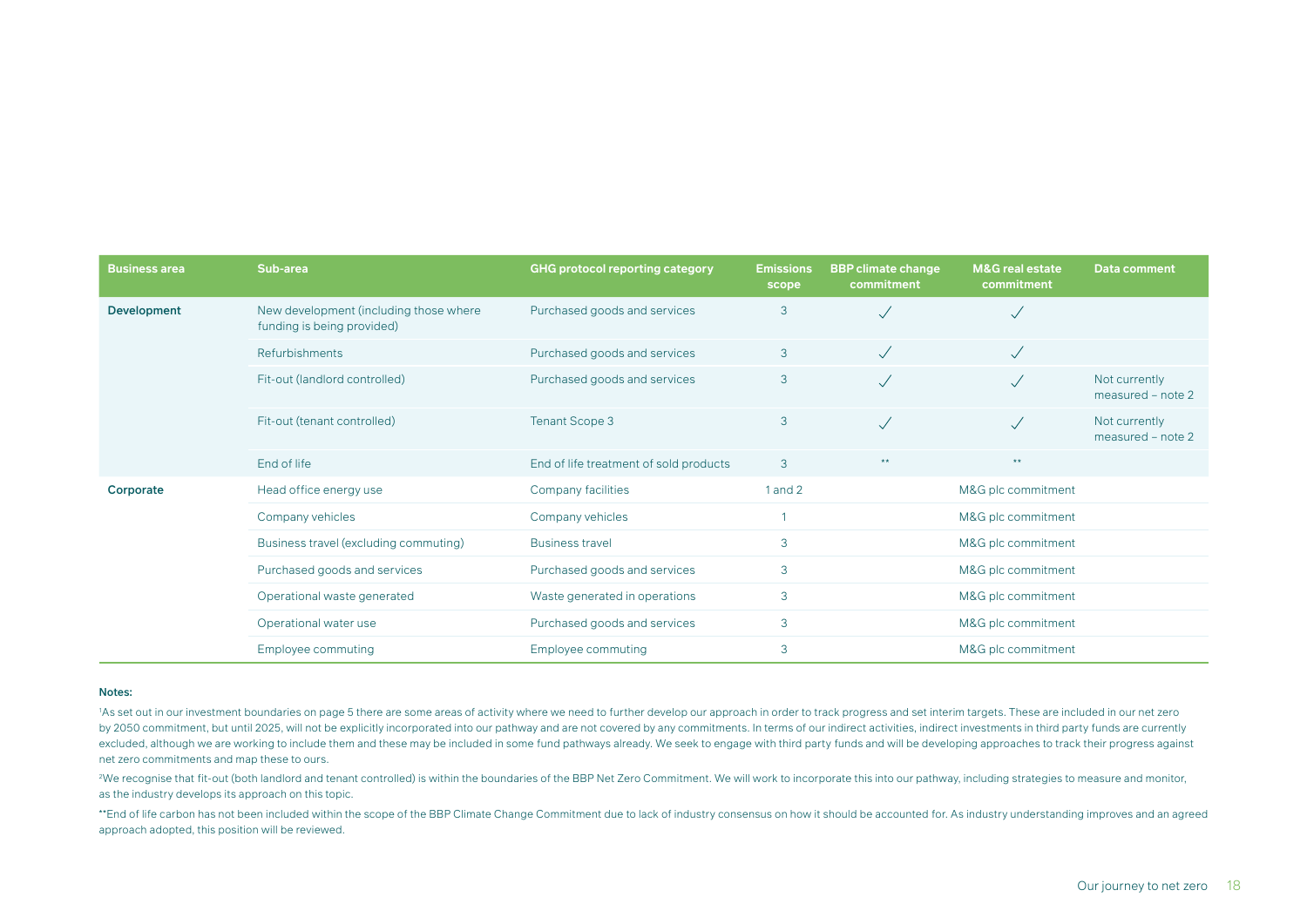# <span id="page-18-0"></span>Appendix A: detailed 2020 GHG footprint

#### Breakdown in emissions sources for year ending December 2019 across eight funds, representing 72% of the AUM covered by the pathway commitment

| <b>Scope</b> | <b>Emission source</b>                | <b>Category in M&amp;G Real Estate footprint</b>                 | <b>Total emissions</b><br>(tCO,e) | % of total<br>emissions |
|--------------|---------------------------------------|------------------------------------------------------------------|-----------------------------------|-------------------------|
| Scope 1      | Direct combustion                     | Owner generated emissions from energy use                        | 10,477                            | 2%                      |
| Scope 1      | Refrigerants                          | Owner generated emissions from energy use                        | 77                                | $>1\%$                  |
| Scope 2      | Electricity                           | Owner generated emissions from energy use                        | 51,782                            | 10%                     |
| Scope 2      | <b>Thermals</b>                       | Owner generated emissions from energy use                        | 2,748                             | 1%                      |
| Scope 3      | Capital goods                         | Embodied carbon emissions from development<br>and refurbishments | 182,609                           | 35%                     |
| Scope 3      | Purchase of goods<br>or services      | Other – non-energy use related emissions from<br>the portfolio   | 32,444                            | 6%                      |
| Scope 3      | Fuel and energy<br>related activities | Other – non-energy use related emissions from<br>the portfolio   | 13,825                            | 3%                      |
| Scope 3      | Water                                 | Other - non-energy use related emissions from<br>the portfolio   | 1.211                             | $>1\%$                  |
| Scope 3      | Waste generated<br>in operations      | Other - non-energy use related emissions from<br>the portfolio   | 299                               | $>1\%$                  |
| Scope 3      | Downstream leased<br>assets           | Occupier generated emissions from energy use                     | 226.301                           | 43%                     |
| Scope 3      | Investments                           | Investments - not currently measured/included                    |                                   | 0%                      |
|              |                                       |                                                                  | 521,772                           |                         |



Scope 1 emissions: Direct emissions from the combustion of fuel – eg from use of gas to heat buildings.

Scope 2 emissions: Indirect emissions from electricity consumption or other energy generated by third parties.

Scope 3 emissions: All other indirect emissions, eg, energy use by tenants, embodied carbon of materials used in developments and refurbishments, third-party procured goods and services. Emissions generated from owner energy use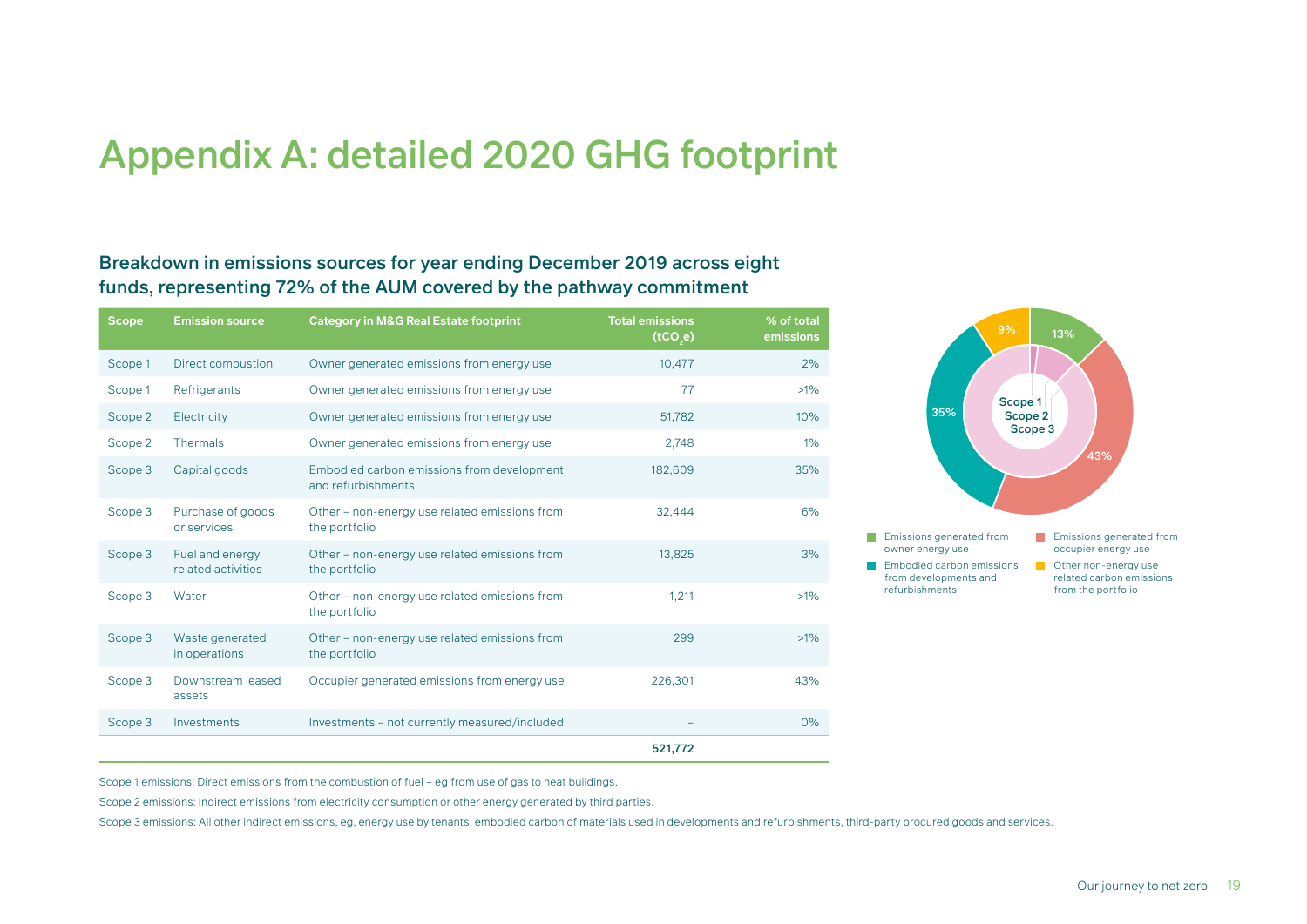# <span id="page-19-0"></span>Appendix B: detailed net zero intervention measures



Operational net zero building

#### **Understanding the net zero intervention measures:**

- **•** Energy efficiency measures with short payback periods include replacement of lighting with low energy LED equivalents, control and monitoring system upgrades, and management practices to reduce energy use.
- Measures with long-term payback periods include replacement of plant and equipment with high efficiency equivalents.
- On-site renewables include solar photovoltaic systems, wind turbines, geothermal, hydropower and other established technologies which are feasible.
- Replacement of heating systems refers specifically to the need to replace heating systems which are currently reliant on carbon intensive fossil fuels (typically natural gas) with low carbon alternatives or electric based systems such as heat pumps.